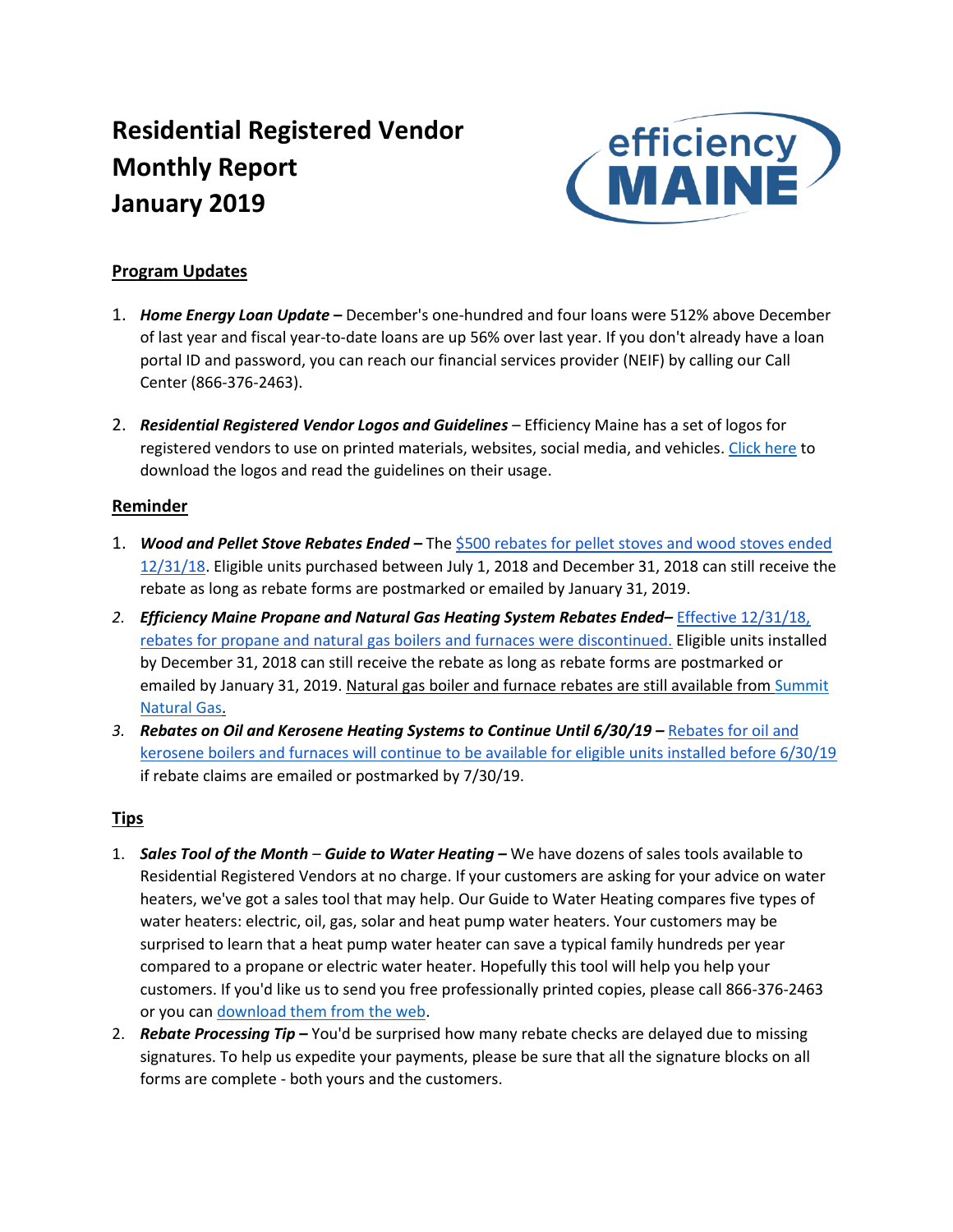3. *Tip from the Field –* Heat Pump Condensate Tip - Here's a clever way we've seen heat pump condensate plumbed from an upper story unit - drill through the fascia board right into the gutter. Properly sealed, this can be an elegant way to completely hide the condensate line and direct the water away from the house.

#### **Fact of the Month:**

• Over 5,000 homes have participated in Efficiency Maine's Home Energy Savings Programs in the last six months.

### **Home Energy Savings Program (HESP)**

| Year:                   | 2018         | 2018           | 2018         | 2018     | 2018       | 2018           | 2018 | 2018 | 2018           | 2018     | 2018           | 2018       |
|-------------------------|--------------|----------------|--------------|----------|------------|----------------|------|------|----------------|----------|----------------|------------|
| <b>HESP Rebate</b>      | Jan          | Feb            | Mar          | Apr      | <b>May</b> | Jun            | Jul  | Aug  | <b>Sep</b>     | Oct      | <b>Nov</b>     | <b>Dec</b> |
| Type                    |              |                |              |          |            |                |      |      |                |          |                |            |
| Ductless Heat           | 290          | 330            | 229          | 258      | 385        | 523            | 619  | 543  | 362            | 458      | 413            | 434        |
| Pump                    |              |                |              |          |            |                |      |      |                |          |                |            |
| <b>Boiler</b>           | 71           | 118            | 66           | 68       | 100        | 80             | 106  | 79   | 97             | 86       | 102            | 98         |
| Air Sealing             | 99           | 154            | 99           | 85       | 86         | 73             | 91   | 70   | 70             | 63       | 81             | 89         |
| <b>Attic Insulation</b> | 69           | 98             | 67           | 54       | 47         | 6              | 59   | 52   | 41             | 50       | 62             | 72         |
| <b>Basement</b>         | 35           | 62             | 34           | 40       | 25         | 5              | 45   | 37   | 28             | 38       | 40             | 65         |
| Insulation              |              |                |              |          |            |                |      |      |                |          |                |            |
| Furnace                 | 38           | 26             | 15           | 22       | 23         | 15             | 18   | 32   | 29             | 53       | 23             | 27         |
| Wall Insulation         | 14           | 23             | 20           | 12       | 5          | 3              | 18   | 18   | 20             | 21       | 25             | 24         |
| Pellet Boiler           | 2            | 7              | 2            | 3        | 3          | 1              | 2    | 2    | $\overline{2}$ | 6        | 6              | 3          |
| <b>Pellet Stove</b>     | 7            | 18             | 7            | 6        | 9          | 4              | 10   | 8    | 10             | 35       | 48             | 22         |
| Wood Stove              | $\mathbf{1}$ | $\overline{2}$ | $\Omega$     | 2        | 3          | $\overline{2}$ | 5    | 9    | 15             | 31       | 13             | 68         |
| Geothermal HP           | 4            | 1              | $\mathbf{1}$ | $\Omega$ | 1          | $\overline{2}$ | 1    | 2    | 0              | $\Omega$ | $\overline{2}$ | 0          |
| <b>Total Measures</b>   | 630          | 839            | 540          | 550      | 687        | 714            | 974  | 852  | 674            | 841      | 815            | 902        |
| <b>Installed</b>        |              |                |              |          |            |                |      |      |                |          |                |            |

#### HESP Rebates – Last 12 Months